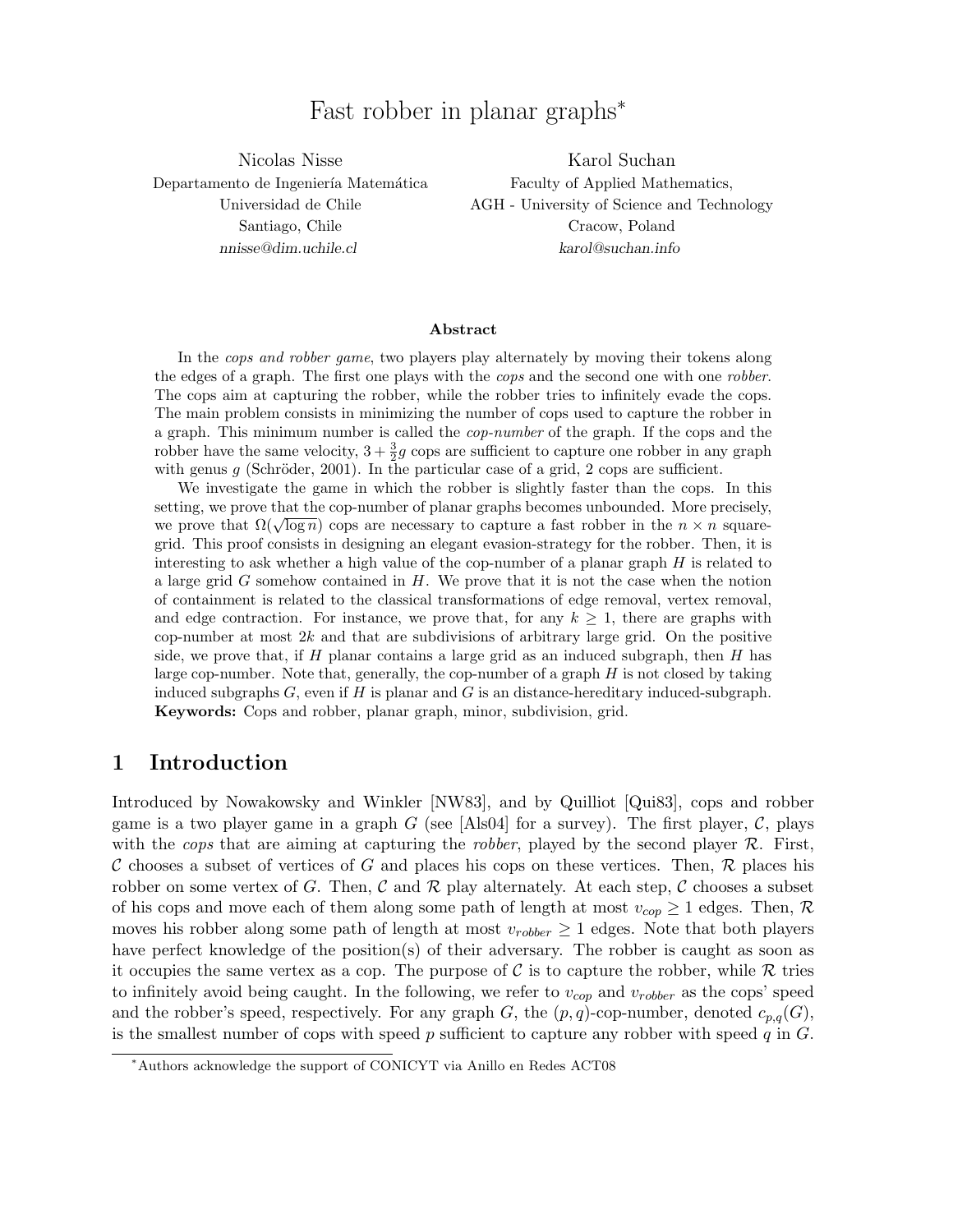The case  $p = q = 1$  has received particular attention in the literature, and  $c_{1,1}(G)$  is generally called the cop-number of the graph G. The main result in [NW83, Qui83] is a characterization of the graphs with cop-number one, called cop-win graphs. In particular, trees, chordal graphs and, more generally, graphs with chordality at most 4 are cop-win [Far87, AF88, Che97]. This characterization also allowed Hahn and MacGillivray [HM06] to design an algorithm deciding in time  $O(n^k)$  if the cop-number of a *n*-node graph is at most  $k \ge 1$  (see also [BI93]). Goldstein and Reingold [GR95] prove that the problem of computing the cop-number of a directed graph (in this setting, the cops and the robber are constrained to follow the orientation of the arcs) is EXPTIME-complete. This problem is EXPTIME-complete as well in undirected graph when cops and robber are given their initial positions [GR95].

From a combinatorial point of view, the cop-number of bounded genus graphs has been widely studied. In [AF84], Aigner and Fromme proved that the cop-number of any planar graph is at most three. In particular, the cop-number of any grid is two. The result of Aigner and Fromme is based on the simple following Proposition 1.

### **Proposition 1** [AF84] In any graph G and for any shortest path P of G, after a finite number of steps, a single cop can prevent the robber with speed one from entering P.

Then, Aigner and Fromme [AF84] prove that it is possible to recursively divide any planar graph using three shortest paths chosen in such a way that the area accessible to the robber only decreases. Using the same kind of techniques, Quilliot [Qui85] proves that the cop-number of any graph with genus  $g \ge 0$  is at most  $3+2g$ . Schröder [Sch01] improves this bound to  $3+\frac{3}{2}g$ . Proposition 1 is also essential in the proof of the fact the cop-number of any  $H$ -minor-free graph is upper bounded by the number of edges of H [And86].

It is noticeable that very few lower bounds of the cop-number of graphs have been proved. Aigner and Fromme [AF84] prove that the cop-number of any graph with girth at least 5 is lower bounded by its minimum degree. Frankl [Fra87] improves this bound to  $d<sup>t</sup>$  for any graph with girth at least  $8t - 3$  and minimum degree  $d + 1$ . Note also that, for any  $k \geq 3$  and  $n \geq 1$ , it exists a k-regular graph with cop-number at least  $n$  [And84].

We investigate the cops and robber game in planar graphs when the robber is slightly faster than the cops, i.e.,  $v_{roober} > v_{cop}$ . It is easy to be convinced that Proposition 1 becomes false as soon as the robber is faster than the cops. In particular, we prove that allowing the robber to be faster than the cops may drastically increase the number of cops necessary to capture it in a square-grid. We then generalize this result to a larger class of planar graphs. More precisely, we propose a certificate that is sufficient to decide that "many" cops are necessary to capture a fast robber. We leave as an open question, if our certificate is also a necessary condition.

For ease of description, in this paper, we consider that the robber's speed is two while the cops' speed is one, and we refer to  $c_{1,2}(G)$  as the *cop-number* of the graph G. However our results can easily be generalized for any  $v_{roober}/v_{cop} > 1$ .

#### 1.1 Our results

Our main result consists in proving that the cop-number of square-grids is not bounded. We prove that the cop-number of a  $n \times n$  square-grid is at least  $\Omega(\sqrt{\log n})$ . The proof is constructive since we give a simple and explicit evasion-strategy for the robber. More precisely, we prove that, for any  $k \ge 1$ , there are two constants  $a > 0$  and  $b > 2$ , such that, one robber with speed 2 can infinitely evade k cops with speed one in any  $n \times n$  square-grid with  $n \geq 4 a^k b^{k(k+1)/2} = f(k)$ .

A natural question is then to ask whether this lower bound still holds for planar graphs somehow containing a large grid. In other words, is a high value of the cop-number of a planar graph H related to a large grid G somehow contained in  $H$ ? On the negative side, the classical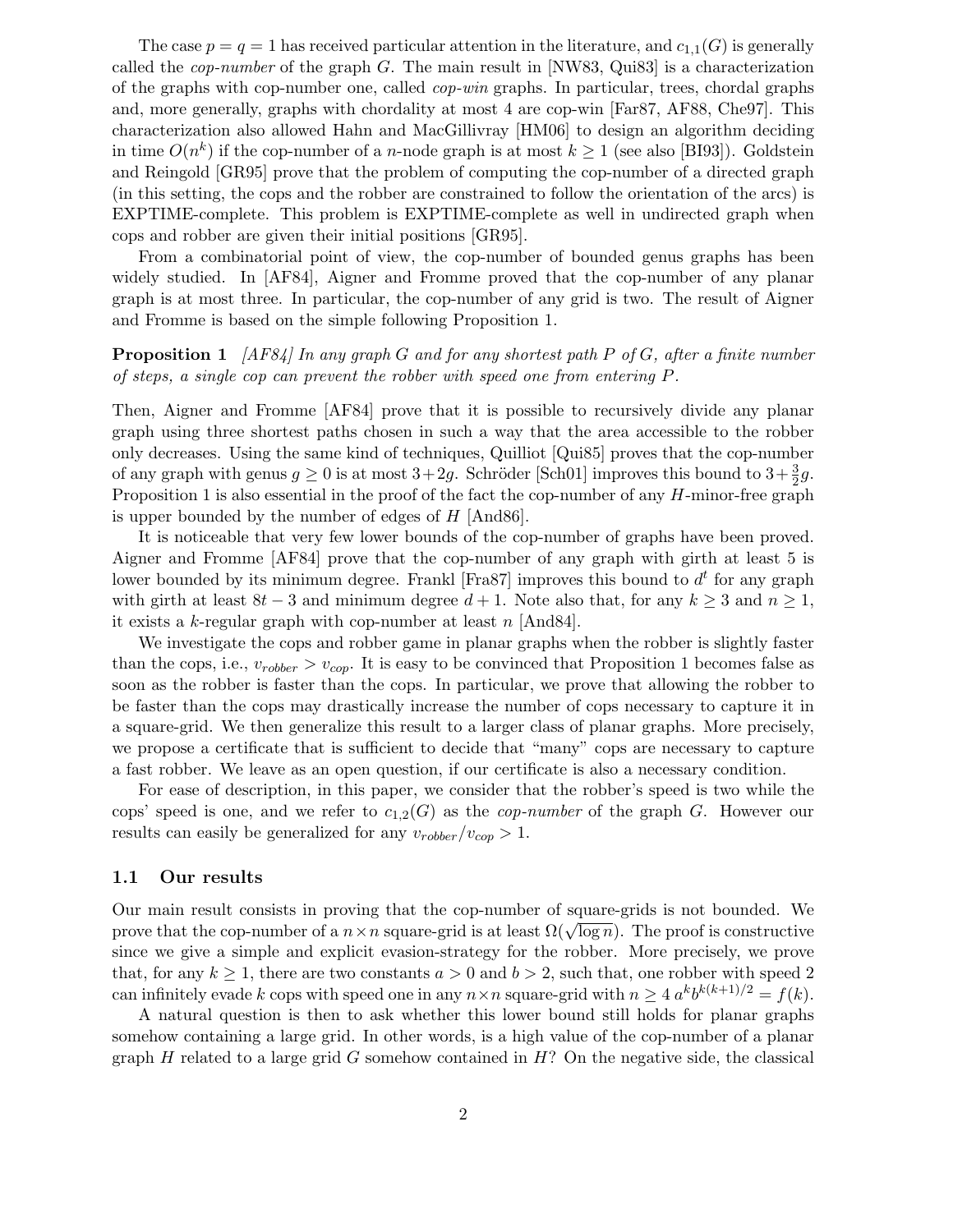transformations of edge removal, vertex removal, and edge contraction do not preserve "small" cop-number. For instance, for any  $k \geq 1$ , we design a subdivision H of a  $n \times n$  square-grid with  $n \ge f(k)$ , such that the cop-number of H is at most 2. The converse also holds: we prove that the cop-number of a planar graph may drastically decrease by contracting edges incident to degree-2 vertices. This confirms the intuition according to which the cop-number of a graph is more related to the distances rather than to the connectivity of the graph.

On the other hand, we prove that if  $H$  planar contains a large grid as an induced subgraph, then H has large cop-number. More precisely, any planar graph H that contains a  $n \times n$ square-grid G with  $n \geq 2f(k)$  as an induced subgraph has cop-number at least k. Note that this latter result is not trivial because the cop-number of a graph is generally not closed by taking induced subgraphs, even if  $H$  is planar and  $G$  is a distance-hereditary induced-subgraph. Indeed, consider the cycle  $C_4$ , and let H be the graph obtained from  $C_4$  by adding a universal vertex. The cop-number of  $H$  equals one, whereas it equals two in  $C_4$ .

# 2 Fast Robber in large grid

This section is devoted to prove the following theorem.

**Theorem 1** For any grid G of size n,  $c_{1,2}(G) = \Omega(\sqrt{\log(n)})$ .

To prove Theorem 1, we propose an evasion strategy for the robber. This strategy is formally described in section 2.2. The proof of its correctness mainly follows Lemma 3. Lemmata 1 and 2 are technical results that allow to prove Lemma 3. Due to lack of space, most of the proofs are omitted and can be found in Appendix A.

### 2.1 Definitions

We consider a robber that is slightly faster than the cops running in a square grid. A square grid G on  $n \times n$  vertices is the graph where the vertices can be naturally assigned to the points of positive integer coordinates in the square  $n \times n$  of the plane, with edges joining each vertex to its closest neighbors (with respect to the Euclidean metric). We say that the size of  $G$  is n. In order to prove that the number of cops needed to capture the robber is unbounded, for each number k of cops, we will construct a grid  $G(k)$  of size  $f(k)$ , and a corresponding strategy, by which the robber can infinitely evade the cops.

Given the number of cops k and the corresponding grid  $G = G(k)$ , a key to our analysis lies in fixing a recursive partition of the grid into gradually smaller subgrids of levels k down to 0. Each level i corresponds to the game played on a subgrid of size  $size_i$ , with only i cops taken into consideration. At each step s, the subgrid of level i, or i-subgrid, currently occupied by the robber is denoted by  $R_s^i$ . Let us fix an ordering of the cops:  $cop_1, \ldots, cop_k$ . The sizes of subgrids are chosen such that there is a strategy allowing the robber to successfully evade  $i$ cops in the *i*-subgrid  $R<sup>i</sup>$  around him, and to move to neighboring *i*-subgrids fast enough not to let other cops enter into  $R^i$ . And that is for each i between 0 and k. Let us introduce some notation that we use in order to describe the above mentioned strategy on the graph  $G = G(k)$ .

 $zoom = (zoom_1, \dots, zoom_k)$  is a sequence of scaling factors, that is, an *i*-subgrid contains  $zoom_i \times zoom_i$  vertex disjoint  $(i-1)$ -subgrids. This means that  $size_i$  is equal to  $zoom_i \times size_{i-1}$ , where we fix  $size_0 = 2$  as a starting point. We say that an *i*-subgrid  $H^i$  is adjacent to a *j*-subgrid  $F^j$  if there is an edge in G incident to a vertex in each of them. When i is clear from the context, an  $(i - 1)$ -subgrid relative to an i-subgrid is called a *square* on a *board*. A path of squares is a sequence of squares such that any square is adjacent to its predecessor, and its *length* is simply the number of squares. In this way, we can notice a fractal-like structure of  $G$ , with the grid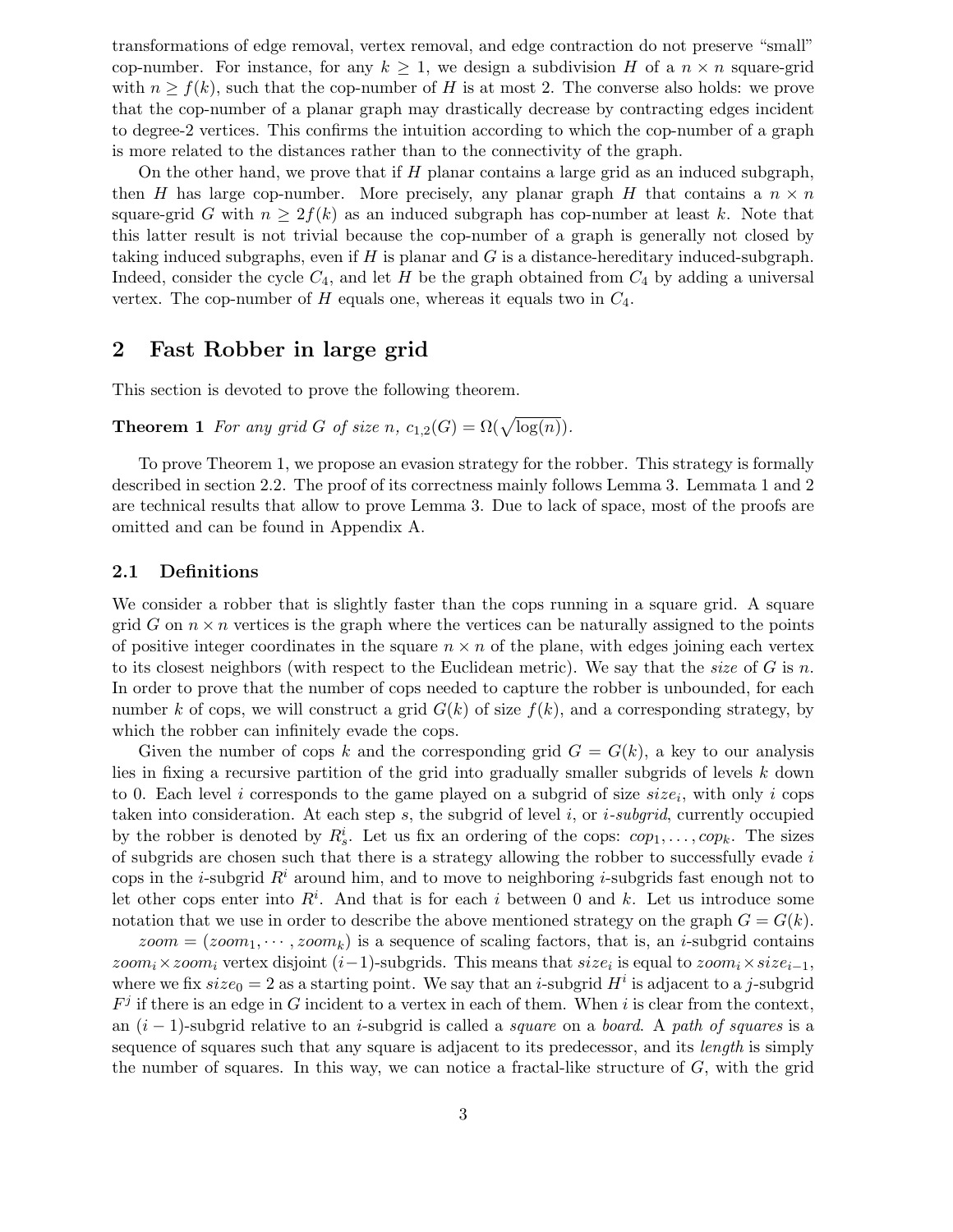topology of squares on boards of corresponding levels. Let us introduce a coordinate system for subgrids at each level. The coordinates of an *i*-subgrid H are  $(abs_H, ord_H)$ , which correspond to the row (bottom-up) and column (left-right) occupied by  $H$  in the partition of  $G$  into subgrids of  $size_i$ . In other words, a vertex v is in H iff the abscissa of v is between  $(abs_H - 1) * size_i + 1$ and  $abs_H * size_i$ , and the ordinate of v is between  $(ord_H - 1) * size_i + 1$  and  $ord_H * size_i$ .

 $margin = (margin_1, \dots, margin_k)$  is a sequence of safety distances. Given an *i*-subgrid  $H^i$ , we note by around  $(H^i)$  the subgrid induced by the *i*-subgrids that are near  $H^i$ . More formally,  $around(H<sup>i</sup>)$  is the subgrid induced by the *i*-subgrids H, such that  $|ord_{H<sup>i</sup>} - ord_H| \leq 1$ and  $|abs_{H^i} - abs_H| \leq 1$ . Similarly, we define the *margin* of  $H^i$ , denoted by  $margin(H^i)$ , as the subgrid induced by the *i*-subgrids H, such that  $|ord_{H^i} - ord_H| \le m_i$  and  $|abs_{H^i} - abs_H| \le m_i$ .

For any i, a configuration in which  $cop_i$  is outside the subgrid around  $(R^{i-1})$  (i.e.,  $cop_i$ does not occupy any vertex of it), where  $R^{i-1}$  is the square occupied by the robber, is a valid position at level i. If moreover, the cop  $cop_i$  is also outside  $margin(R^{i-1})$  and  $margin(R^{i-1})$  is a subgraph of  $R^i$ , the position of the robber is called a *nice position* at level i.

**Definition 1** The robber occupies an *i*-nice position if it occupies a nice position at level j, for all  $1 \leq j \leq i$ .

Suppose the robber is in a nice position at level i. If  $cop_i$  occupies a square adjacent to the margin, we say that the cop is *blocking a side*. If  $cop_i$  occupies a square in a corner (adjacent to two other squares blocking different sides), we say that the cop is blocking a corner.

 $detour = (detour_1, \dots, detour_k)$  is a sequence of extra distances. At level *i*,  $detour_i$  is an upper bound on the additional distance that the robber needs to travel in order to evade  $cop_i$ . More precisely, starting from a nice position at level  $i$ , the length of the path of squares that the robber will follow to go into a nice position in a neighboring board is upper bounded by  $zoom_i + detour_i$ . Notice that  $zoom_i$  is the minimum number of squares that the robber needs to cross in order to get from the left extreme (resp., up extreme) of a board  $H<sup>i</sup>$  to the board  $F^i$  next to the right (resp., down) of  $H^i$ .

 $time = (time_0, \dots, time_k)$  is a sequence of numbers of rounds. At level i,  $time_i$  is an upper bound on the time needed by the robber in order to get from a nice position on a board  $H^i$  to a nice position on a neighboring board  $F^i$ . Moreover, we set the sequence velocity =  $(velocity_0, \dots, velocity_k)$ , with  $velocity_i = size_i / time_i$ , as the "relative" speed of the robber at level *i*. Since the robber has speed velocity<sub>0</sub> = 2, which is its "absolute" speed, and  $size_0 = 2$ , we get  $time_0 = 1$ .

#### 2.2 Informal description of the robber's strategy

In this section we give an intuitive description of the robber's strategy in order to explain the relations between the sequences defined in the previous section.

Let  $1 \leq i \leq k$ . Recall that a square denotes an  $(i-1)$ -subgrid and a board denotes an i-subgrid.

Let us first describe our induction hypothesis at level  $i-1$ . Let  $R^{i-1}$  be the square occupied by the robber. We assume that if all of the cops  $cop_j$ ,  $i - 1 < j$ , remain outside  $around(R^{i-1})$ , and if the initial position of the robber is  $(i - 1)$ -nice, then the robber can reach an  $(i - 1)$ -nice position in any square adjacent to  $R^{i-1}$ , in at most  $time_{i-1} < size_{i-1}$  rounds. Let us describe the robber's strategy that ensures that the induction hypothesis remains valid at the level  $i$ .

Let  $R<sup>i</sup>$  be the board that is occupied by the robber. We assume that all of the cops  $cop_i$ ,  $j > i$ , remain outside  $around(R<sup>i</sup>)$  during the whole game that we will describe. Moreover, let us assume that, for any  $1 \leq j \leq i$ , the initial position of the robber is nice at level j. In other words, the robber occupies an *i*-nice position. In particular, it means that  $cop_i$  is outside the subgrid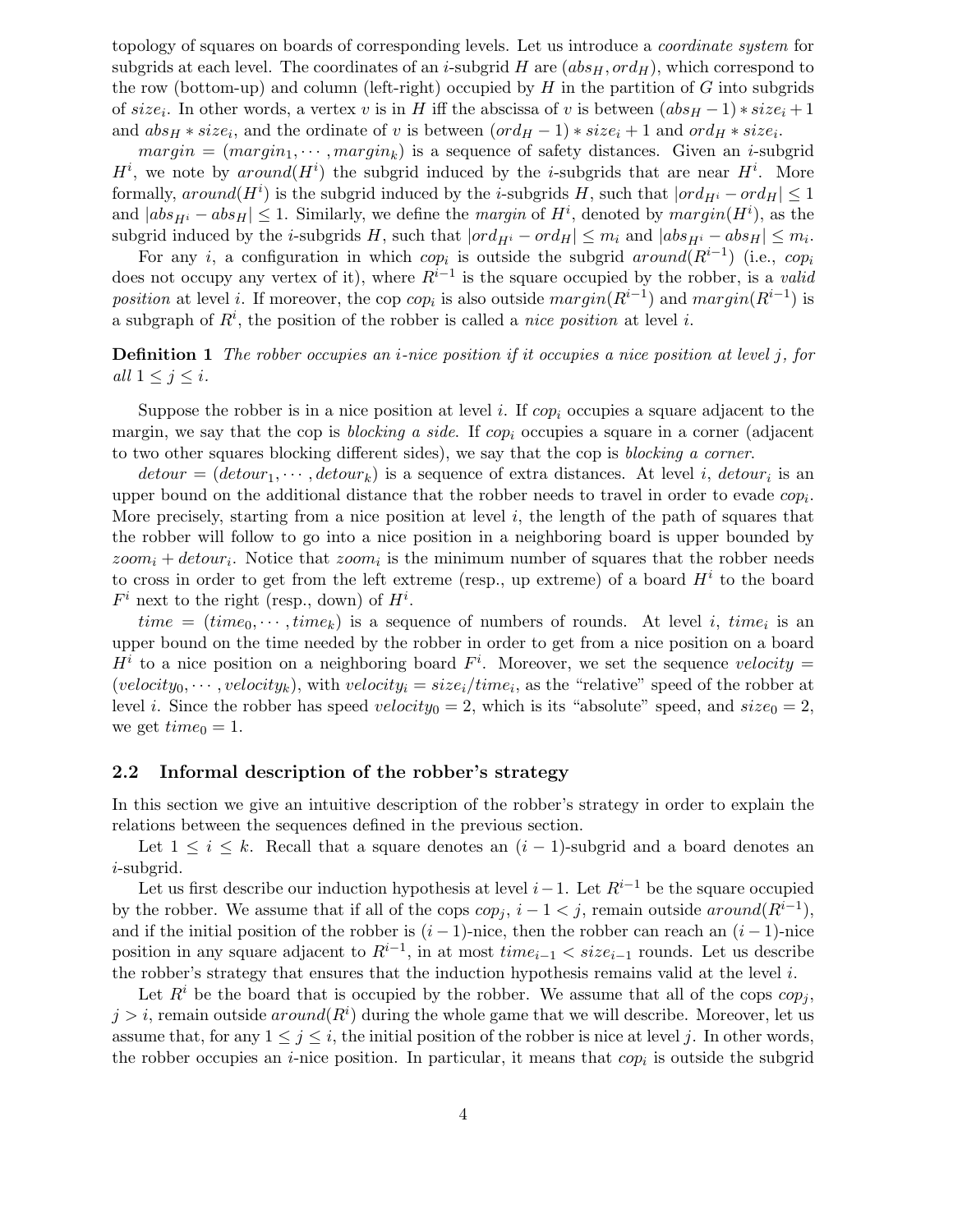$margin(R^{i-1})$  and  $margin(R^{i-1})$  is a subgraph of  $R^i$ , where  $R^{i-1}$  denotes the  $(i-1)$ -subgrid initially occupied by the robber. Let  $D^i$  be a board that is a neighbor of  $R^i$ . We describe a strategy for the robber that ensures that (1) the robber reaches an *i*-nice position in  $D^i$  in at most  $time_i < size_i$  steps, and (2)  $cop_i$  remains outside  $around(R^{i-1})$  during the whole game.

For ease of description, we assume that  $D^i$  is below  $R^i$  (i.e.,  $D^i$  has smaller ordinate than  $R<sup>i</sup>$ ). This strategy is depicted in Figure 1. In Figures 1(a), 1(b), and 1(c), the hatched zone corresponds to the path of squares covered by the robber during the game.



Figure 1: Strategy performed by the robber if (a)  $cop_i$  never blocks a side of  $margin(R_s^i)$ , (b)  $cop_i$  blocks any but the bottom side of  $margin(R_s^i)$ , and (c)  $cop_i$  blocks the bottom side of  $margin(R_s^i)$ .

At each step  $s \geq 0$  of the game, let  $R_s^{i-1}$  and  $C_s^{i-1}$  be the squares occupied by the robber and  $cop_i$  respectively. Roughly speaking, the strategy consists in the following. While  $cop_i$  is outside  $margin(R_s^{i-1})$  and does not block neither a side nor a corner of  $margin(R_s^{i-1})$ , the robber goes down, that is, it goes to the square  $H^{i-1}$  that is the below-neighbor of  $R_s^{i-1}$ . By applying the induction hypothesis, the robber reaches an  $(i-1)$ -nice position in  $H^{i-1}$  in at most  $time_{i-1}$ steps. If, performing that way, the robber reaches a square  $H^{i-1}$  such that  $margin(H^{i-1})$  is a subgraph of  $D^i$ , we are done. Moreover, it has taken at most  $zoom_i * time_{i-1}$  steps. This strategy is illustrated in Figure 1(a). If at some step f of the game,  $cop_i$  is blocking a side or a corner of  $margin(R_f^{i-1})$  $f^{i-1}_{f}$ ), we consider different cases according to which side or corner of  $margin(R_f^{i-1}$  $j^{i-1}$ ) is blocked.

- Let us first assume that  $cop_i$  blocks a side or a corner above  $margin(R_f^{i-1})$  $j_f^{i-1}$ ). That is,  $C_f^{i-1}$ f has greater ordinate than any square in  $margin(R_f^{i-1})$  $_{f}^{i-1}$ ). Then, the strategy remains the same: the robber goes down (cf. Figure  $1(a)$ ). The robber traverses a square in at most  $time_{i-1} < size_{i-1}$  steps, whereas  $cop_i$  needs  $size_{i-1}$  steps. By Lemma 1,  $size_{i-1} > t_{i-1}$ . Therefore, each time the robber moves to a new square  $R_s^{i-1}$ , cop<sub>i</sub> is outside  $margin(R_s^{i-1})$ . In particular, this is the case at the step when  $margin(R_s^{i-1})$  is contained in  $D<sup>i</sup>$  for the first time. Then the strategy achieves.
- Let us now assume that  $cop_i$  blocks a side or a corner at the left (resp. at the right) of  $margin(R_f^{i-1})$  $j_f^{i-1}$ ). That is,  $C_f^{i-1}$  $f_f^{n-1}$  has smaller (resp., greater) abscissa than any square in  $margin(R_f^{i-1})$  $f_f^{i-1}$ ). Again, the strategy consists in going down. However, this time, after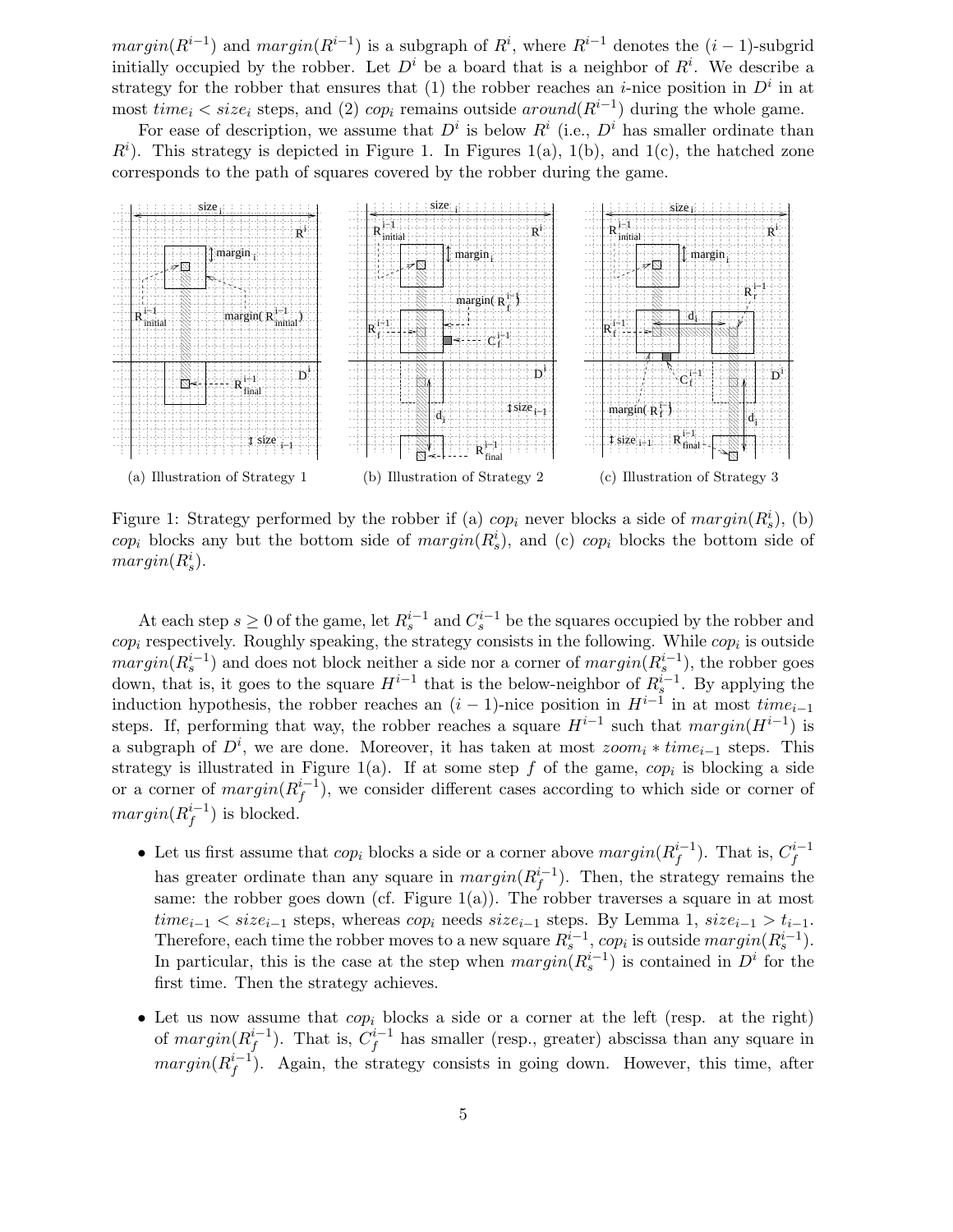the first step when  $margin(R_s^{i-1})$  is a subgraph of  $D^i$ , the robber continues going down along a path of  $d_i$  extra squares in  $D^i$ . This is because the cop may enter in  $margin(R_s^{i-1})$ during this passage, and we want to have it outside the margin in the end. This strategy is illustrated in Figure 1(b).  $d_i$  corresponds to an extra distance that the robber must cover in order to avoid  $cop_i$ .  $detour_i$  will be taken equal to an upper bound of this extra distance in any of the strategies described below. For our strategy to be valid, we must ensure two properties. First, in order to apply the induction hypothesis,  $\text{cop}_i$  must permanently remain outside  $around(R_s^{i-1})$ . Second, at some step  $s \leq time_i$ , the robber must reach an *i*-nice position in  $D^i$ , that is, cop<sub>i</sub> must be outside  $margin(R_s^{i-1})$  while  $margin(R_s^{i-1})$  is a subgraph of  $D^i$ . In order to ensure the above two properties, we set several inequalities between  $size_{i-1}, zoom_i, margin_i, detour_i, time_{i-1}, velocity_{i-1}$  and  $time_i$ .

− For the first property to be satisfied, it is sufficient to ensure that, if  $C_f^{i-1}$  $\int_{f}^{i-1}$  is blocking the left-bottom corner of  $margin(R_f^{i-1})$  $f_f^{i-1}$ ) and *cop<sub>i</sub>* goes to the right while the robber is going down, then  $cop_i$  cannot enter  $around(R_s^{i-1})$ . Indeed, one can observe that the cop occupying this position yields the worst possible case of blocking a side or a corner. Let N be the minimum number of steps that are necessary for the cop to intercept the robber, and let  $M$  be the maximum number of steps that are necessary for the robber to cross the place of this hypothetical interception. In other words, we want that  $M < N$ . Recall that  $size_{i-1}$  is the minimum number of steps for a cop to traverse a square (from one of its sides to cross the opposite one), whereas  $time_{i-1}$ is the maximum number of steps for the robber to cover the same distance. By looking at Figure 2(a), it is easy to be convinced that  $N > (margin_i-1)size_{i-1}$ , and  $M < (4 + margin_i)$ time<sub>i−1</sub>. In Figure 2(a),  $M_1 = 4 + margin_i$  and  $N_1 = margin_i-1$ . Hence, we get our first inequality. For any  $i, 1 \leq i \leq k$ :

$$
margin_i \ge \lceil \frac{4 + velocity_{i-1}}{velocity_{i-1} - 1} \rceil \tag{1}
$$

– For the second property to be satisfied, it is sufficient to ensure that, if the step f is such that the squares of  $margin(R_f^{i-1})$  $f_f^{i-1}$ ) with the greatest ordinate are still in  $R^i$  and all the other squares of it are in  $D^i$ , and  $C_f^{i-1}$  $\int_{f}^{n-1}$  is the left-bottom corner of  $margin(R_f^{i-1})$  $j_f^{i-1}$ ), then  $cop_i$  is above  $margin(R_h^{i-1})$  $\binom{n-1}{h}$  at the last step h of the game, and  $margin(R_h^{i-1})$  $\binom{i-1}{h}$  is a subgraph of  $D^i$ . Again, this position of  $R_f^{i-1}$  $i_f^{-1}$  leads to the worse possible configuration of this case. Let  $N$  be the minimum number of steps that are necessary for the cop to reach  $margin(R_h^{i-1})$  $\binom{n-1}{h}$ , and let M be the maximum number of steps that are necessary for the robber to reach  $R_h^{i-1}$  $h^{-1}$ . Again, we want that  $M < N$ . Moreover,  $h \leq t_i$ . Looking at Figure 2(b), it is easy to be convinced that  $N > (d_i - 2 * margin_i - 2) size_{i-1}$ , and  $M < d_i * time_{i-1}$ . Hence, we get our second equation. For any  $i, 1 \leq i \leq k$ :

$$
d_i \ge \lceil \frac{(2 * margin_i + 2) velocity_{i-1}}{velocity_{i-1} - 1} \rceil
$$
\n(2)

For the final position of the robber to be nice, we also need  $margin(R_h^{i-1})$  $\binom{n-1}{h}$  to be a subgraph of  $D^i$ , that is:

$$
d_i + 2margin_i + 1 < zoom_i
$$

Finally, the whole game must take at most  $time_i < size_i$  steps, therefore:

$$
(zoom_i + d_i) time_{i-1} < (zoom_i + detour_i) time_{i-1} \leq time_i < size_i
$$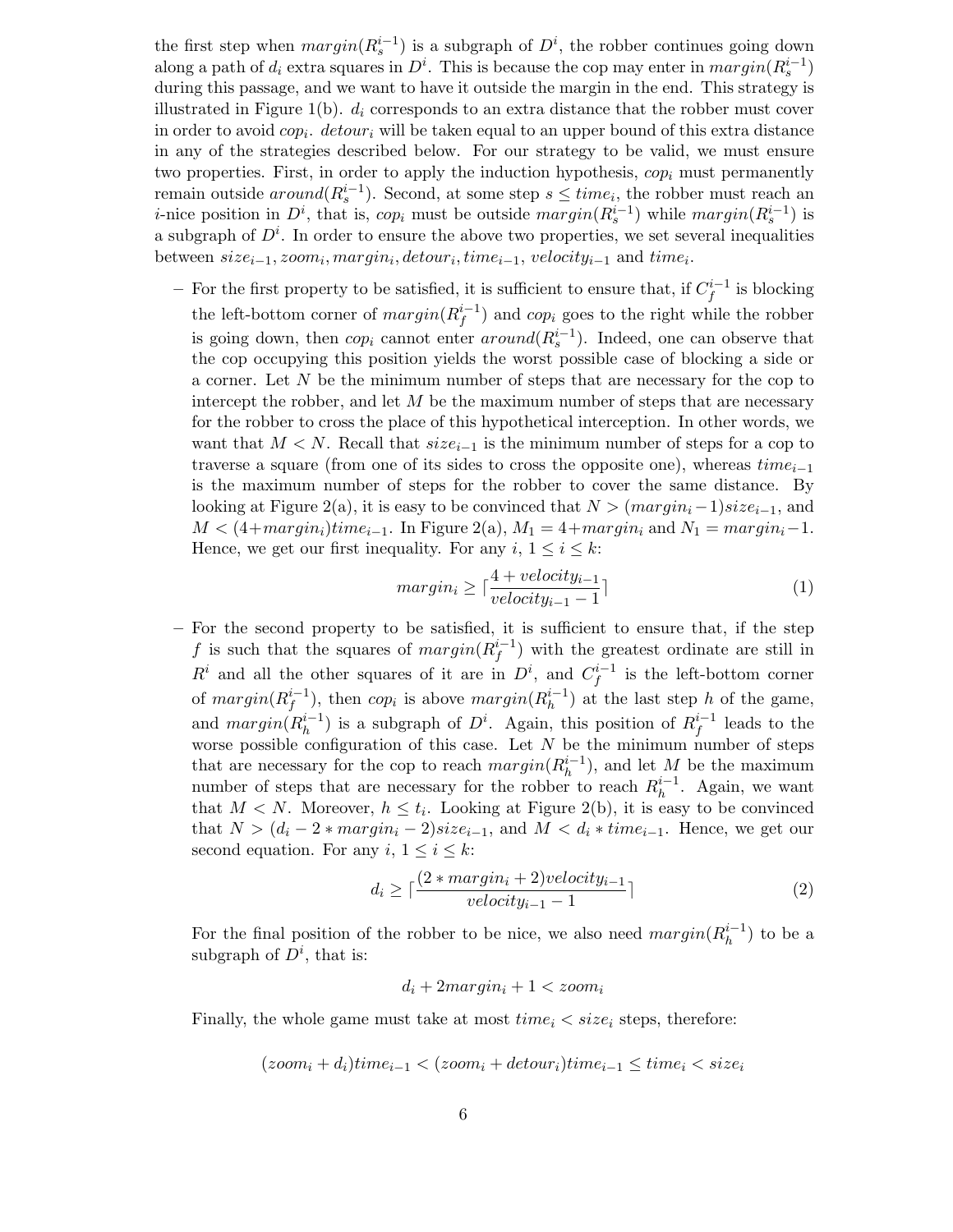

Figure 2: Illustration of Inequality 1 and 2: (a)  $cop_i$  must never enter in  $around(R_s^i)$ , and (b) the robber must reach a nice position, i.e.,  $cop_i$  must not enter in  $margin(R_h^i)$ .

• It remains the case when  $cop_i$  blocks a side below  $margin(R_f^{i-1})$  $j_f^{i-1}$ ). That is,  $C_f^{i-1}$  $f^{i-1}$  has smaller ordinate than any square in  $margin(R_f^{i-1})$  $_{f}^{i-1}$ ). In this case, the robber chooses the right side, if  $R_f^{i-1}$  $i<sup>i-1</sup>$  is closest to this side of  $R<sup>i</sup>$ , and the left side otherwise. W.l.o.g., let the robber choose the right side. Then, the robber first goes to the right, along a path of  $d_i$  squares. Let  $R_r^{i-1}$  be the last of these squares, at which the robber arrives at step r. Note that, by Inequality 1,  $cop_i$  never enters  $around(R_s^{i-1})$  during this phase. Moreover, by Inequality 2, at step r,  $cop_i$  is to the left of  $margin(R_r^{i-1})$ . Starting from step r, the strategy is the same as in the previous case: the robber goes down, and after the first step when  $margin(R_s^{i-1})$  is a subgraph of  $D^i$ , the robber continues going down along a path of  $d_i$  extra squares in  $D^i$ . This strategy is illustrated in Figure 1(c). Again, by applying Inequalities 1 and 2, we get that  $cop_i$  never enters  $around(R_s^{i-1})$  during the whole game, and, at the last step h, cop<sub>i</sub> is outside  $margin(R_h^{i-1})$  $\binom{i-1}{h}$ . In order to ensure  $margin(R_h^{i-1})$  $\binom{i-1}{h}$ to be a subgraph of  $D^i$ , we need the following inequality:

$$
d_i + 2 * margin_i + 1 < zoom_i/2
$$
\n(3)

Finally, the whole game must take at most  $time_i < size_i$  steps, therefore:

$$
(zoom_i + 2d_i) time_{i-1} \le (zoom_i + detour_i) time_{i-1} \le time_i < size_i
$$
 (4)

In the following, we turn Inequalities 1 and 2 into equalities, we set  $detour_i = 2d_i$ , and we prove that, for a sequence zoom well chosen, Inequalities 3 and 4 are satisfied.

### 2.3 Proof of Theorem 1

We first prove that there are two constants  $a > 0$  and  $b > 2$ , such that to set  $zoom_i = ab^i$  (for all  $i \leq k$ ) ensures that Inequalities 3 and 4 are valid.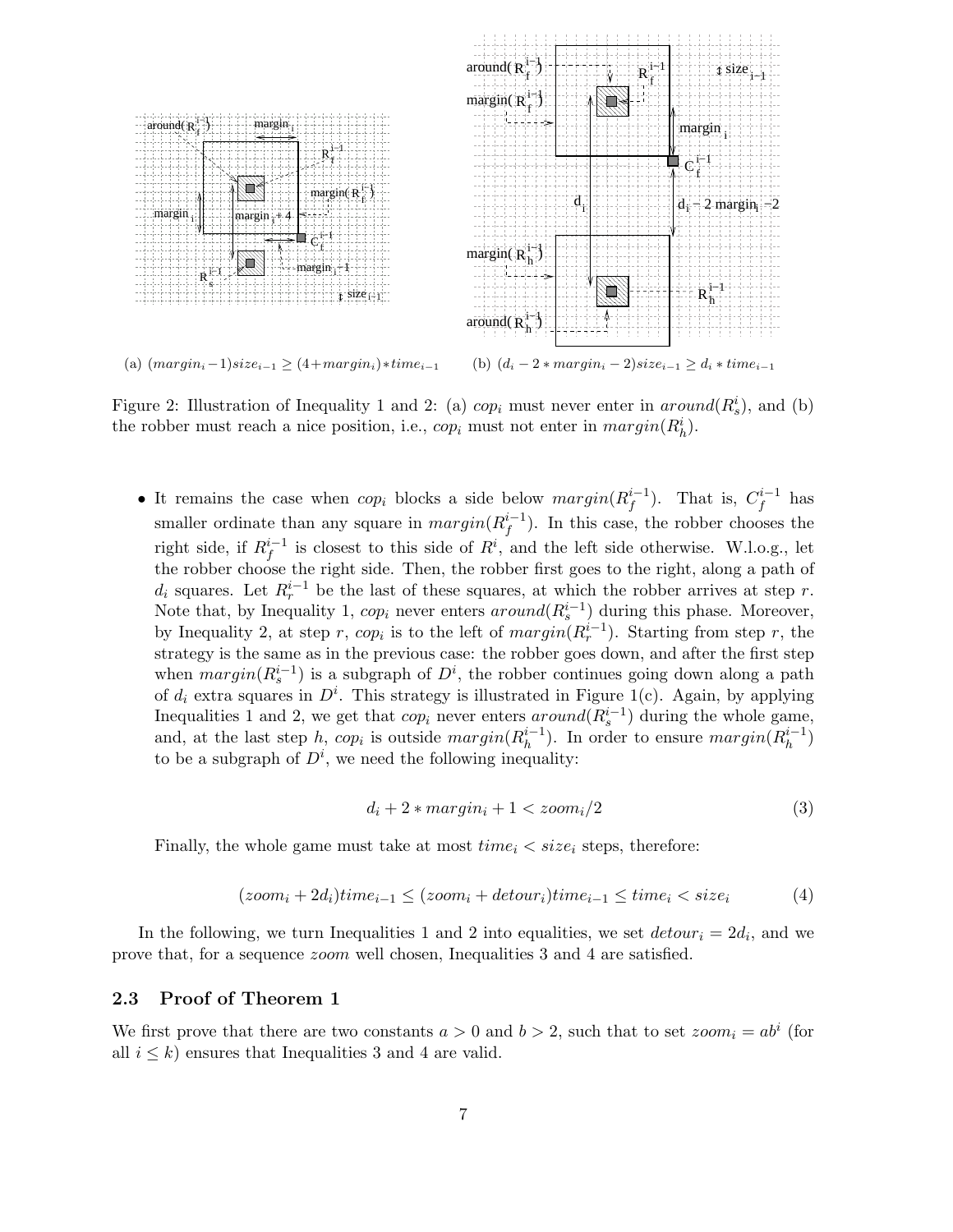Let  $k \geq 1$  and velocity<sub>0</sub> = 2. We will now precisely define the sequence *zoom*, and define the relations between the sequences *zoom, margin, detour, time, size* and *velocity*. For any  $1 \leq i \leq k$ , let us turn Inequalities 1 and 2 into equalities:

$$
margin_i = \lceil \frac{4 + velocity_{i-1}}{velocity_{i-1} - 1} \rceil, \ and, \ detour_i = 2d_i = 2 * \lceil \frac{(2 * margin_i + 2) velocity_{i-1}}{velocity_{i-1} - 1} \rceil. \tag{5}
$$

We also set:

$$
time_i = (zoom_i + detour_i) time_{i-1}
$$
\n
$$
(6)
$$

From Equations 5, 6 and the fact that  $velocity_i = size_i / time_i$ , we get that  $velocity_i =$ zoom<sup>i</sup>  $\frac{zoom_i}{zoom_i+detour_i} * velocity_{i-1} \ge \beta_i * velocity_{i-1}$ , where  $\beta_i$  is defined by:

$$
\beta_i = \frac{zoom_i}{zoom_i + 2 * (\frac{(2 * (\frac{4 + velocity_{i-1}}{velocity_{i-1} - 1} + 1) + 2) velocity_{i-1}}{velocity_{i-1} - 1} + 1)} = \frac{zoom_i}{zoom_i + \frac{2 + 4 * velocity_{i-1} + 14 * velocity_{i-1}^2}{(velocity_{i-1} - 1)^2}}
$$

Finally, let us assign some values to the sequence *zoom*, in order to satisfy Inequalities 3 and 4. For this purpose, let us set  $2 > \alpha > 1$ , and let  $a = \lceil \frac{20}{(\alpha - 1)^2} \rceil * \lceil \frac{2}{\ln (velocity_0/\alpha)} \rceil$  and let b be an integer such that  $b > \max\{2, \frac{\ln(velocity_0/\alpha)}{2}\}$  $\frac{c_{i}log_{o}(\alpha)}{2}$ . For any  $1 \leq i \leq k$ , we set

$$
zoom_i = ab^i. \tag{7}
$$

Due to lack of space, formal proofs of Lemmata 1 2 and 3 are omitted and can be found in Appendix A.

**Lemma 1** Inequality 4 is satisfied. That is, for any  $0 \le i \le k$ , velocity<sub>i</sub> = size<sub>i</sub>/time<sub>i</sub> > 1.

**Sketch of the Proof.** We prove by induction on  $i, 0 \le i \le k$ , that  $2 \ge velocity_i > \alpha$ . This induction allows to prove that  $1/\beta_i < 1 + 1/(\frac{2}{\ln (veloc)})$  $\frac{2}{\ln (velocity_0/\alpha)} * b^i$ . Then, the result follows from some calculations.

Lemma 2 is straightforward from Equality 5 and Lemma 1.

**Lemma 2** Inequality 3 is satisfied. That is, for any  $1 \leq i \leq k$ , detour<sub>i</sub>+4\*margin<sub>i</sub>+2 < zoom<sub>i</sub>

Both previous Lemmata allow us to prove the following:

**Lemma 3** Let i,  $1 \le i \le k$ . Let us assume that the robber occupies an *i*-nice position in a level-i subgrid  $R^i$  in G. Moreover, let us assume that, all of the cops  $cop_j$ ,  $j > i$ , permanently remain outside around $(R<sup>i</sup>)$ . Let  $D<sup>i</sup>$  be any level-i subgrid adjacent to  $R<sup>i</sup>$ .

The strategy described in section 2.2 ensures that

- 1. the robber reaches an *i*-nice position in  $D^i$  in at most time<sub>i</sub>  $\langle$  size<sub>i</sub> steps
- 2. cop<sub>i</sub> remains outside around  $(R^{i-1})$  during the whole game.

**Sketch of the Proof.** The proof is by induction on i,  $0 \leq i \leq k$ . To prove both items, it is sufficient to follow the description of the strategy (section 2.2), and to use Lemmata 1 and 2.

We are now able to prove Theorem 1

**Proof of Theorem 1.** More precisely, we prove that, for any  $k \geq 1$ , one robber with speed velocity<sub>0</sub> = 2 can infinitely evade k cops with speed one in any grid of size more than  $4a^kb^{k(k+1)/2}$ , where a and b are defined as previously.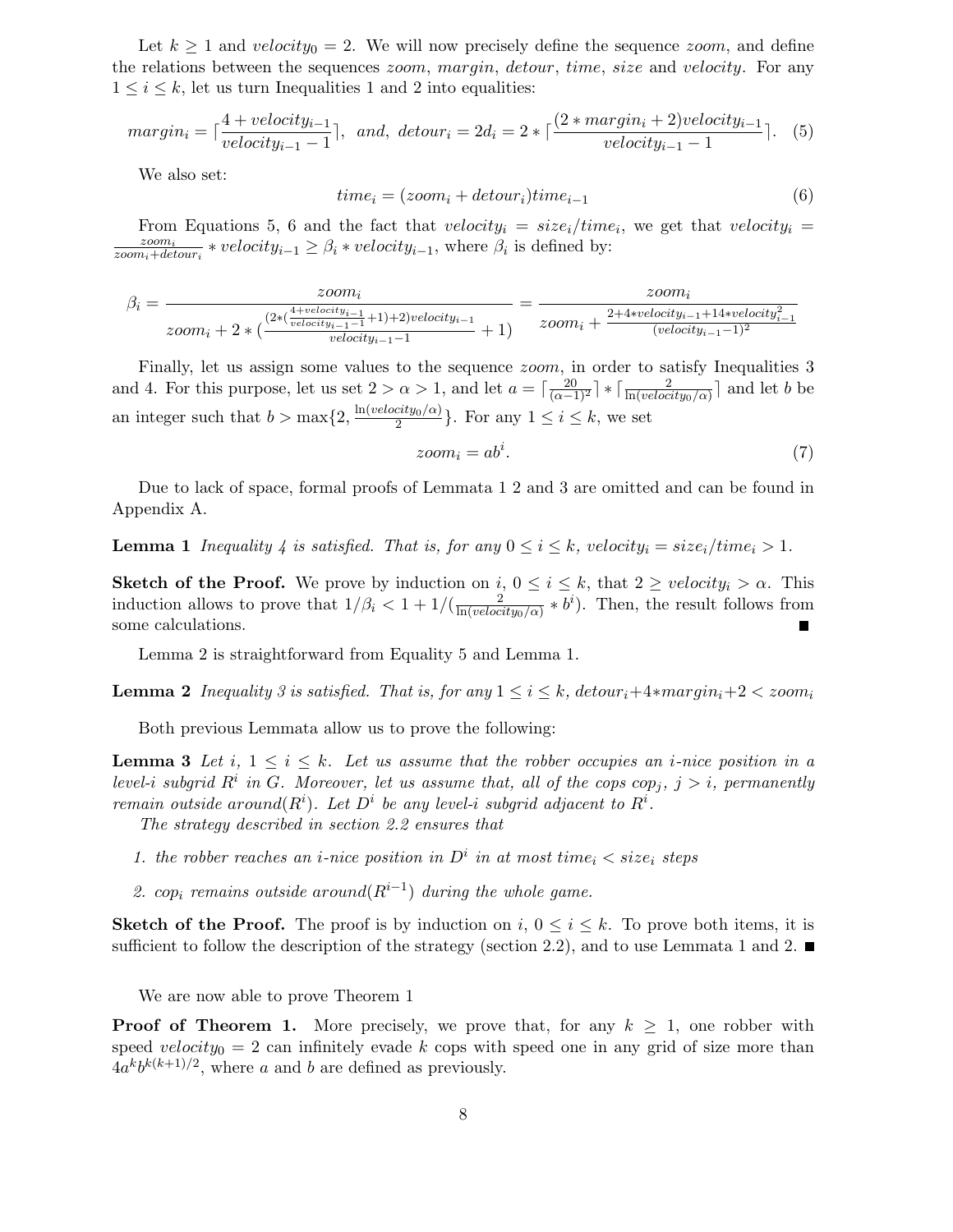Let G be the grid of size  $2 * size_k = 2 * size_0 * \prod_{1 \leq i \leq k} zoom_i = 4 * a^k * b^{k(k+1)/2}$ . Note that, if one robber can infinitely evade  $k$  cops in  $G$ , it can perform the same strategy and evade  $k$ cops as well in any bigger grid. It remains to prove that the strategy described in Section 2.2 enables the robber to infinitely evade k cops in G.

Now, let us assume that  $k$  cops are placed on vertices of  $G$ .  $G$  is divided into 4 vertex-disjoint subgrids of size  $size_k$  (i.e., level-k subgrids). Let us fix an ordering of the cops  $(cop_1, \ldots, cop_k)$ . Choose one of the level-k subgrids not occupied by  $cop_k$ , and denote it by  $R^k$ . Notice that, by Equation 3,  $R^k$  contains at least four  $(k-1)$ -subgrids  $R_1^{k-1}, \ldots, R_1^{k-1}$  such that  $margin(R_i^{k-1}),$  $1 \leq i \leq 4$ , are disjoint and entirely contained in  $R^k$ . Any position inside these subgrids is nice at level k. Recursively, choose one not occupied by  $cop_{k-1}$  to be  $R^{k-1}$ , and proceed until finding  $R^0$ . Any position inside  $R^0$  is k-nice and we may pick it as the initial position for the robber. The top level strategy consists in traversing the four level- $k$  subgrids of  $G$  along the cycle given by their adjacencies. Lemma 3 (by taking  $i = k$ ) proves that, starting from a k-nice position in some level-k subgrid  $R^k$ , the robber can reach a k-nice position in any level-k subgrid adjacent to  $R^k$ , without being caught by the cops. By repeating this process infinitely, the robber can infinitely evade  $k$  cops in  $G$ , which proves Theorem 1. ۳

**Corollary 1** For any grid G of size n, and for any  $1 \leq p < q$ ,  $c_{p,q}(G) > \Omega(\sqrt{\log(n)})$ .

**Proof.** Let  $0 < \alpha < 1$ . By setting,  $size_0 = q$ ,  $a = \lceil \frac{2+4q+14q^2}{(p+\alpha-1)^2} \rceil$ , and  $b > \max\{2, \frac{\ln(q/(p+\alpha))}{2}\}$  $\frac{p+\alpha_{jj}}{2}\},\$  the proof the corollary follows the proof of Theorem 1.

### 3 Fast robber cop-number with respect to graph containment

We have seen that the number of cops needed to capture a fast robber in a grid G may be arbitrarily large. It would be interesting to see if a high value of the cop-number of a planar graph  $H$  is related to a large grid  $G$  somehow contained in  $H$ . On the negative side, the classical transformations of edge removal, vertex removal, and edge contraction do not preserve bounded cop-number. Moreover, there are graphs of arbitrarily large tree-width [Bod98] (that is, somehow containing a large grid) and cop-number two. Due to lack of space, the formal proof of the following proposition is omitted and can be found in the Appendix B.

**Proposition 2** For any  $k \geq 1$ , there is a planar graph H with  $c_{1,2}(H) \leq 2$ , such that a graph G with  $c_{1,2}(G) \geq k$  can be obtained from H by contracting edges (resp., by removing edges, resp., by removing vertices).

**Sketch of the Proof.** We sketch the proof for G obtained from  $H$  by contracting edges. Let  $k \geq 1$ . Let G be a grid of size  $n \geq f(k)$ . Let P be a column (vertical path) of G, and let H be the graph obtained by replacing each vertical edge but those of  $P$  by a path of length 6n. Roughly, the strategy for two cops consists in moving along  $P$  from one line to another, until they occupy two consecutive lines while the robber is occupying a path  $P'$  of length  $6n$ between those two lines. Then, one cop moves to block the robber's way back, and the other cop moves to block the other end of  $P'$ . The length of  $P'$  is such that once the robber's way back is blocked, it can not reach the other end of  $P'$  before the other cop blocks it.

Nevertheless, we can define a larger family of planar graphs of high cop-number than the grids themselves. Due to lack of space, the formal proof of the following theorem is omitted and can be found in the Appendix B.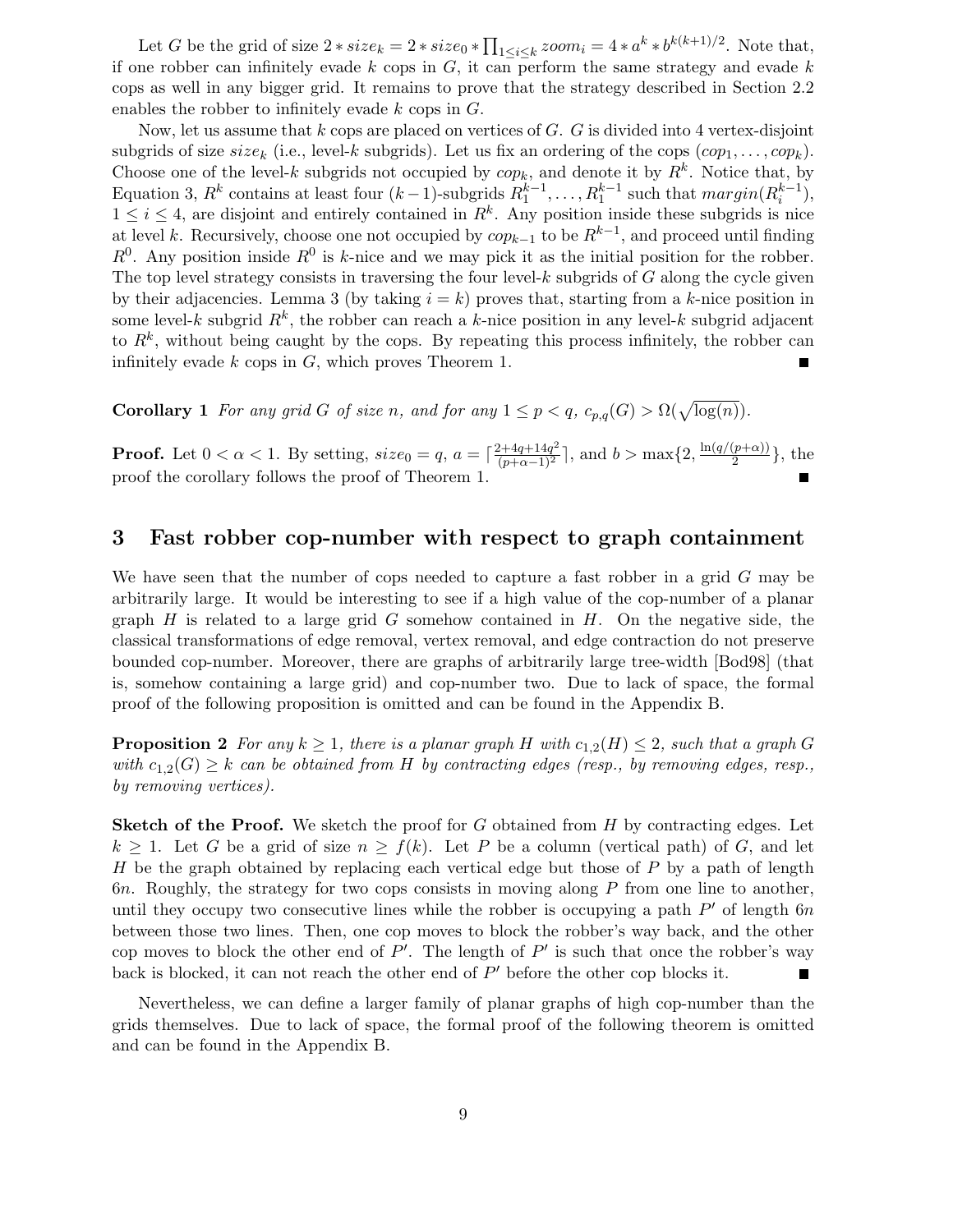**Theorem 2** Let H be a planar graph containing a grid G of size  $4 * size_k$  as an induced subgraph, then  $c_{1,2}(H) \geq k$ .

**Sketch of the Proof.** A theorem of Whitney (see Theorem 4.3.2 of  $[Die05]$ ) proves that G admits a unique embedding in the sphere. This allows to prove that  $H$  contains a subgrid  $G'$  of size  $size_k$  as a distance-hereditary induced-subgraph. The evasion strategy described in section 2.2 can be easily adapted to  $H$ , with the robber restricted to stay in  $G'$ . Since the correctness of this strategy is mainly based on the distance between the robber and the cops, it is easy to adapt the proof of Theorem 1 to H.

## References

- [AF84] Martin Aigner and Michael Fromme. A game of cops and robbers. Discrete Applied Mathematics, 8:1–12, 1984.
- [AF88] Richard P. Anstee and Martin Farber. On bridged graphs and cop-win graphs. J. Comb. Theory, Ser. B, 44(1):22–28, 1988.
- [Als04] Brian Alspach. Searching and sweeping graphs: a brief survey. In Le Matematiche, pages 5–37, 2004.
- [And84] Thomas Andreae. Note on a pursuit game played on graphs. *Discrete Applied Mathematics*, 9:111–115, 1984.
- [And86] Thomas Andreae. On a pursuit game played on graphs for which a minor is excluded. J. Comb. Theory, Ser. B, 41(1):37–47, 1986.
- [BI93] Alessandro Berarducci and Benedetto Intrigila. On the cop number of a graph. Adv. in Applied Math., 14:389–403, 1993.
- [Bod98] Hans L. Bodlaender. A partial -arboretum of graphs with bounded treewidth. Theor. Comput.  $Sci., 209(1-2):1-45, 1998.$
- [Che97] Victor Chepoi. Bridged graphs are cop-win graphs: An algorithmic proof. J. Comb. Theory, Ser. B, 69(1):97–100, 1997.
- [Die05] Reinhard Diestel. Graph Theory, third edition. Springer-Verlag, 2005.
- [Far87] Martin Farber. Bridged graphs and geodesic convexity. Discrete Applied Mathematics, 66:249– 257, 1987.
- [Fra87] Peter Frankl. Cops and robbers in graphs with large girth and cayley graphs. Discrete Applied Mathematics, 17:301–305, 1987.
- [GR95] Arthur S. Goldstein and Edward M. Reingold. The complexity of pursuit on a graph. Theor. Comput. Sci., 143(1):93–112, 1995.
- [HM06] Gena Hahn and Gary MacGillivray. A note on k-cop, l-robber games on graphs. Discrete Math., 306:2492–2497, 2006.
- [NW83] Richard J. Nowakowski and Peter Winkler. Vertex-to-vertex pursuit in a graph. Discrete Mathematics, 43:235–239, 1983.
- [Qui83] Alain Quilliot. Thèse de doctorat d'état. PhD thesis, Université de Paris VI, France, 1983.
- [Qui85] Alain Quilliot. A short note about pursuit games played on a graph with a given genus. J. Comb. Theory, Ser. B, 38(1):89–92, 1985.
- [Sch01] Bernd S. W. Schröder. The copnumber of a graph is bounded by  $\left\lfloor \frac{3}{2}genus(g) \right\rfloor + 3$ . Trends Math., pages 243–263, 2001.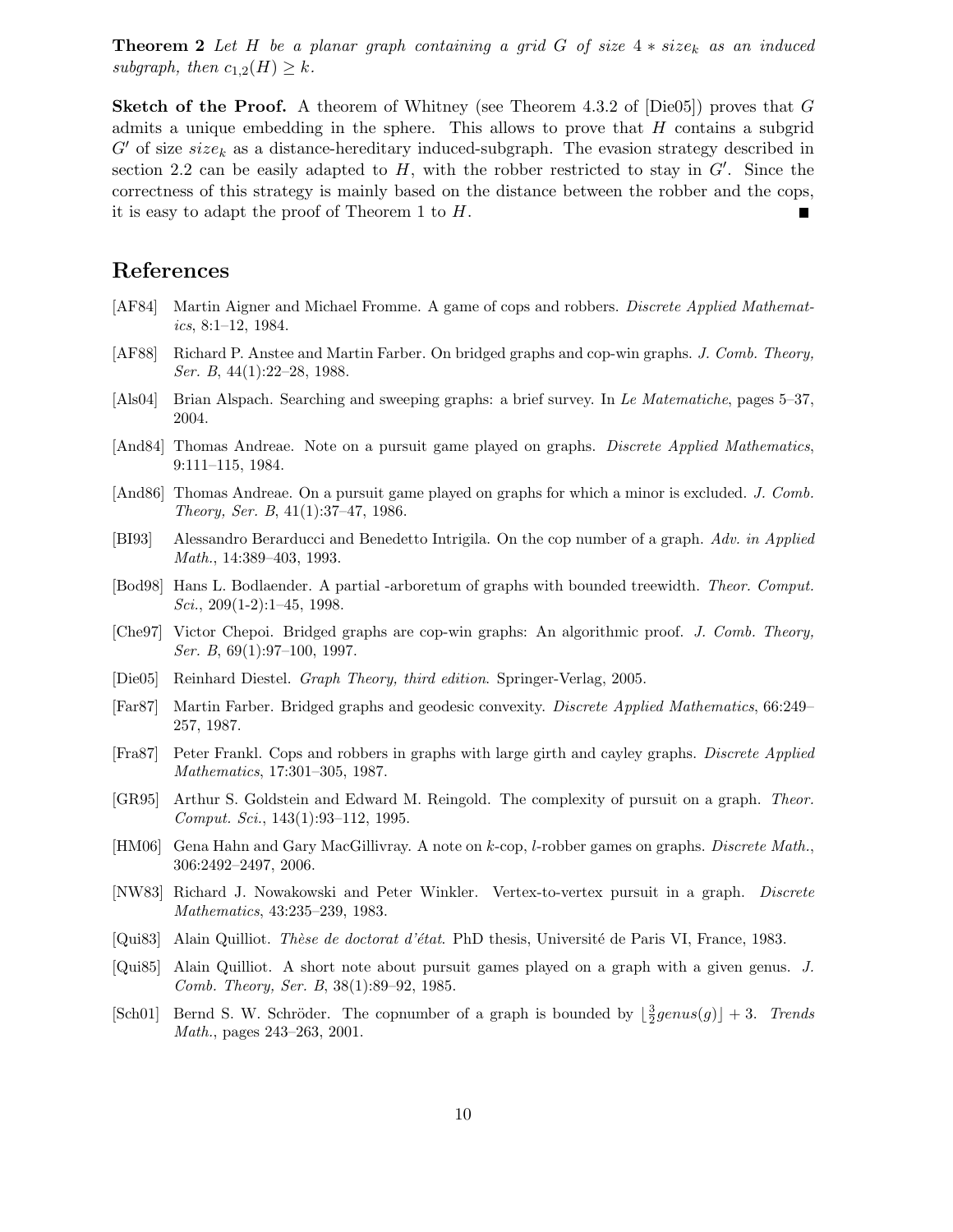### APPENDIX

# A Proof of correctness of the robber's strategy

**Lemma 1** Inequality 4 is satisfied. That is, for any  $0 \le i \le k$ , velocity<sub>i</sub> = size<sub>i</sub>/time<sub>i</sub> > 1.

**Proof.** We prove by induction on  $i, 0 \le i \le k$ , that  $2 \ge velocity_i > \alpha$ . It is straightforward for  $i = 0$ . Let  $i > 0$ , and let us assume that the result is valid for any  $j < i$ . velocity<sub>i</sub> = velocity<sub>0</sub> \*  $\prod_{j=1}^{i} \beta_j$ , thus we need to prove that  $\prod_{j=1}^{i} \beta_j > \alpha/velocity_0$ . Actually, we prove that  $1/\prod_{j=1}^{i} \beta_j < velocity_0/\alpha$ . By the induction hypothesis, we get that, for any  $0 \le j \le i - 1$ ,  $2 = velocity_0 \ge velocity_j > \alpha$ . Thus,  $\frac{2+4*velocity_{i-1}+14*velocity_{i-1}^2}{(velocity_{i-1}-1)^2}$  <  $\lceil \frac{20}{(\alpha-1)^2} \rceil$ . Hence, we obtain that  $1/\beta_i < (zoom_i + \lceil \frac{20}{(\alpha-1)^2} \rceil)/zoom_i <$  $1 + 1/(\frac{2}{\ln(velociety_0/\alpha)} * b^i).$ 

For any  $i, 0 \leq i \leq k$ :

$$
2 > 1 - (1/b)^{k}
$$
  
\n
$$
\ln(velocity_0/\alpha) > \frac{\ln(velocity_0/\alpha)}{2} * \frac{1/b - (1/b)^{k+1}}{1 - 1/b} \quad (because \ b > 2)
$$
  
\n
$$
> \sum_{1 \le j \le i} 1 / (\frac{2}{\ln(velocity_0/\alpha)} * b^{j})
$$
  
\n
$$
\ge \sum_{1 \le j \le i} \ln(1 + 1 / (\frac{2}{\ln(velocity_0/\alpha)} * b^{j})) \quad (because \ x \ge \ln(1 + x))
$$
  
\n
$$
= \ln(\prod_{1 \le j \le i} (1 + 1 / (\frac{2}{\ln(velocity_0/\alpha)} * b^{j})))
$$
  
\n
$$
velocity_0/\alpha > \prod_{1 \le j \le i} (1 + 1 / (\frac{2}{\ln(velocity_0/\alpha)} * b^{j}))
$$
  
\n
$$
velocity_0/\alpha > 1 / \prod_{1 \le j \le i} \beta_j
$$

**Lemma 2** Inequality 3 is satisfied. That is, for any  $1 \leq i \leq k$ , detour<sub>i</sub> + 4  $*$  margin<sub>i</sub> + 2 < zoom<sub>i</sub>

**Proof.** For any  $1 \leq i \leq k$ ,

$$
detour_i + 4 * margin_i + 2 < 2 * (\frac{(2 * (\frac{4 + velocity_{i-1}}{velocity_{i-1} - 1} + 1) + 2) velocity_{i-1}}{velocity_{i-1} - 1} + 1) + 4(\frac{4 + velocity_{i-1}}{velocity_{i-1} - 1} + 1) + 2
$$
\n
$$
= \frac{24 * velocity_{i-1}^2 + 4 * velocity_{i-1} - 8}{(velocity_{i-1} - 1)^2}
$$
\n
$$
< \frac{20}{(\alpha - 1)^2} \quad \text{(because of Lemma 1)}
$$
\n
$$
< \text{zoom}_i = \frac{20}{(\alpha - 1)^2} * \frac{2}{\ln(\text{velocity}_0/\alpha)} * b^i
$$
\n
$$
\text{(because } b > \max\{2, \frac{\ln(\text{velocity}_0/\alpha)}{2}\}\text{)}
$$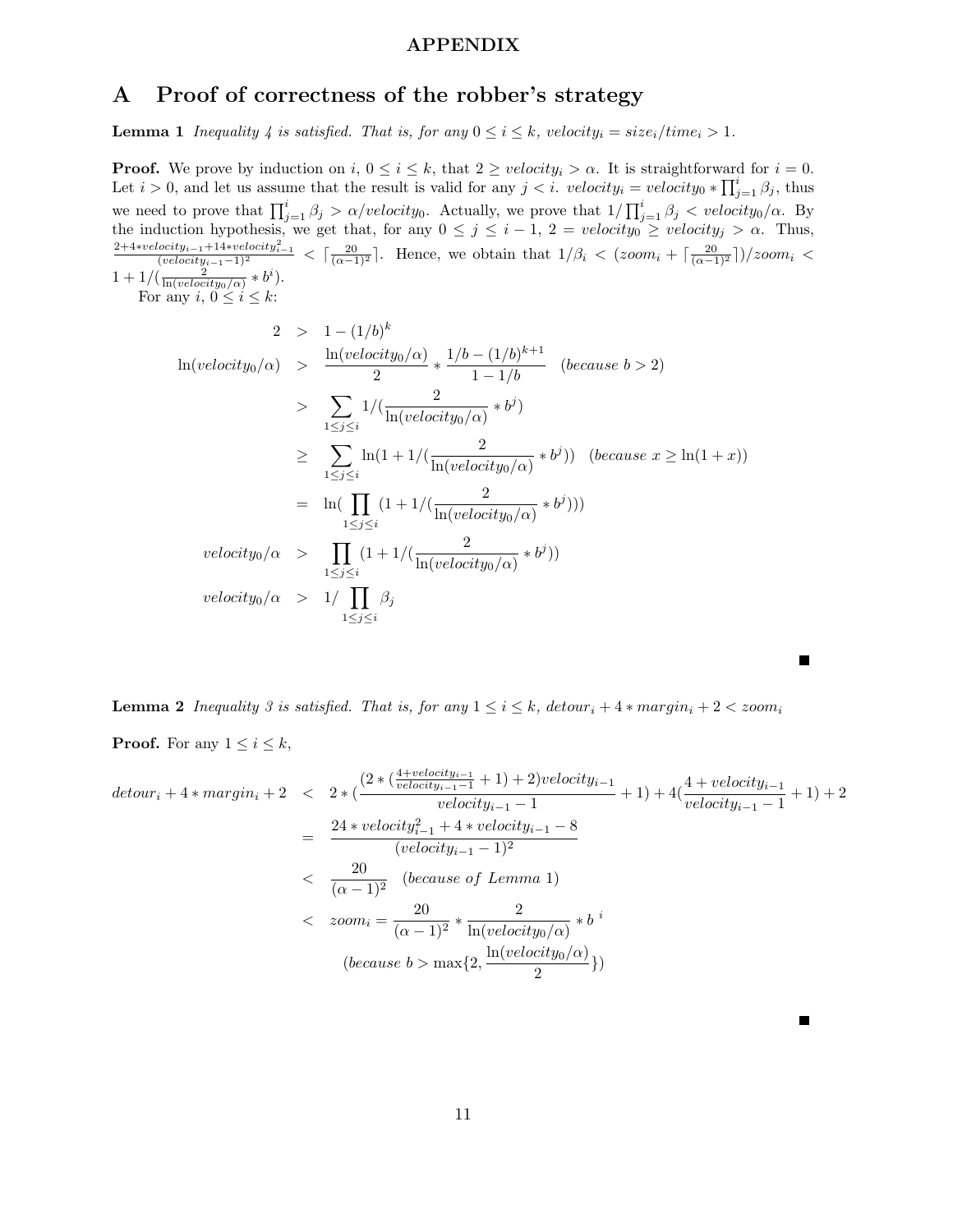**Lemma 3** Let i,  $1 \leq i \leq k$ . Let us assume that the robber occupies an *i*-nice position in a *i*-subgrid  $R<sup>i</sup>$ in G. Moreover, let us assume that, all of the cops  $cop_j$ ,  $j > i$ , permanently remain outside around( $R^i$ ). Let  $D^i$  be any *i*-subgrid adjacent to  $R^i$ .

The strategy described in section 2.2 ensures that

- 1. the robber reaches an *i*-nice position in  $D^i$  in at most time<sub>i</sub>  $\langle$  size<sub>i</sub> steps
- 2. cop<sub>i</sub> remains outside around  $(R^{i-1})$  during the whole game.

**Proof.** The proof is by induction on i. W.l.o.g., let us assume that  $D^i$  is below  $R^i$ . Recall that a square denotes a  $(i-1)$ -subgrid of  $R^i$  or  $D^i$ . Also,  $R_s^{i-1}$  denotes the square occupied by the robber at step s. Let us consider the three possible strategies described in section 2.2.

• The robber goes down from its current  $(i - 1)$ -nice position in square  $R_s^{i-1}$  to an  $(i - 1)$ -nice position to the below-neighbor of  $R_s^{i-1}$ , until  $margin(R_s^{i-1})$  is a subgraph of  $D^i$  (cf. Figure 1(a)). Note that it is possible to apply the induction hypothesis because the robber occupies an  $(i - 1)$ nice position, all of the cops  $cop_j$ ,  $j > i$ , remain outside  $around(R^i) \supset around(R_s^{i-1})$  and we prove below that  $cop_i$  remains outside  $around(R_s^{i-1})$ .

First, by applying the induction hypothesis or straightforwardly if  $i = 1$ , this strategy performs in at most  $zoom_i * time_{i-1}$  steps. By equation 6,  $zoom_i * time_{i-1} < time_i$ .

This strategy is performed either if  $cop_i$  never blocks a side of  $margin(R_s^{i-1})$ , or  $cop_i$  blocks the above-side or an above-corner of  $margin(R_s^{i-1})$ . If  $cop_i$  never blocks a side of  $margin(R_s^{i-1})$ , the Lemma holds trivially. Let us assume the opposite.

If  $i = 1$ ,  $t_0 = 1$  step is sufficient for the robber to go from one square to another (because  $size_0 = 2$ and velocity<sub>0</sub> = 2), whereas cop<sub>i</sub> need at least  $size_0 = 2$  steps to performs the same displacement. Therefore,  $cop_i$  will never enter  $margin(R_s^{i-1})$ . If  $i > 1$ , let us apply the induction hypothesis.  $t_{i-1}$  step are sufficient for the robber to go from one square to another, whereas cop<sub>i</sub> need at least size<sub>i−1</sub> steps to performs the same displacement. By Lemma 1,  $size_{i-1} > t_{i-1}$ . Therefore, each time the robber moves to a new square  $R_s^{i-1}$ , cop<sub>i</sub> is outside of  $margin(R_s^{i-1})$ . In particular, this is the case at the step when  $margin(R_s^{i-1})$  is contained in  $D<sup>i</sup>$  for the first time.

- The robber goes down from its current  $(i 1)$ -nice position in square  $R_s^{i-1}$  to an  $(i 1)$ -nice position in the below-neighbor of  $R_s^{i-1}$ . After the first step when  $margin(R_s^{i-1})$  is a subgraph of  $D^i$ , the robber continues going down along a path of  $d_i$  extra squares in  $D^i$  (cf. Figure 1(b)).
	- First, by applying the induction hypothesis or straightforwardly if  $i = 1$ , this strategy performs in at most  $(zoom_i + d_i) * time_{i-1}$  steps. By equation 6,  $(zoom_i + d_i) * time_{i-1} < time_i$ .

This strategy is performed if there is a step  $f$  of the game, when  $cop_i$  blocks the left or the rightside or a below-corner of  $margin(R_f^{i-1})$ . Let  $C_f^{i-1}$  be the square occupied by  $cop_i$  at this step. Note that  $|abs_{R_f^{i-1}} - abs_{C_f^{i-1}}| = margin_i + 1$ , and  $ord_{C_f^{i-1}} \geq ord_{R_f^{i-1}} - margin_i - 1$ .

– Let s be some step of the game, and let us prove that  $cop_i$  cannot enter  $around(R_s^{i-1})$  while the robber is occupying it. Indeed, by applying the induction hypothesis or straightforwardly if  $i = 1$ , the robber will leave the square  $R_s^{i-1}$  in at most  $(ord_{R_f^{i-1}} - ord_{R_s^{i-1}} + 1)$ time<sub>i-1</sub> steps after  $f$ . Two cases must be considered.

If  $ord_{R_s^{i-1}} \geq ord_{R_f^{i-1}} - margin_i-3$ , the distance between  $C_f^{i-1}$  and  $R_s^{i-1}$ , is at least  $(|abs_{R_s^{i-1}}$  $abs_{C_f^{i-1}}|-2)$  (this distance is minimum for  $ord_{C_f^{i-1}} = ord_{R_s^{i-1}})$ . Therefore,  $cop_i$  requires at least  $(|abs_{R_s^{i-1}} - abs_{C_f^{i-1}}| - 2) * size_{i-1} = (margin_i - 1) * size_{i-1}$  steps to enter  $around(R_s^{i-1})$ . In this case, the robber leaves  $R_s^{i-1}$  in at most  $(margin_i+4) * time_{i-1}$  steps. By Inequality 1, cop<sub>i</sub> cannot enter  $around(R_s^{i-1})$  while the robber is occupying it (cf. Figure 2(a)). Otherwise, the distance that  $cop_i$  must cover in order to enter  $around(R_s^{i-1})$  is minimum

when  $ord_{C_f^{i-1}}$  is minimum, that is,  $ord_{C_f^{i-1}} = ord_{R_f^{i-1}} - margin_i - 1$ . In this case,  $cop_i$  $\text{requires at least } ( | abs_{C_f^{i-1}} - abs_{R^{i-1}_s} | -2 + ord_{C_f^{i-1}} - ord_{R^{i-1}_s} -2) * size_{i-1} = (margin_i -1 +$  $ord_{R_f^{i-1}} - margin_i-1 - ord_{R_s^{i-1}} - 2)*size_{i-1} = (ord_{R_f^{i-1}} - ord_{R_s^{i-1}} - 4)*size_{i-1}$  steps to enter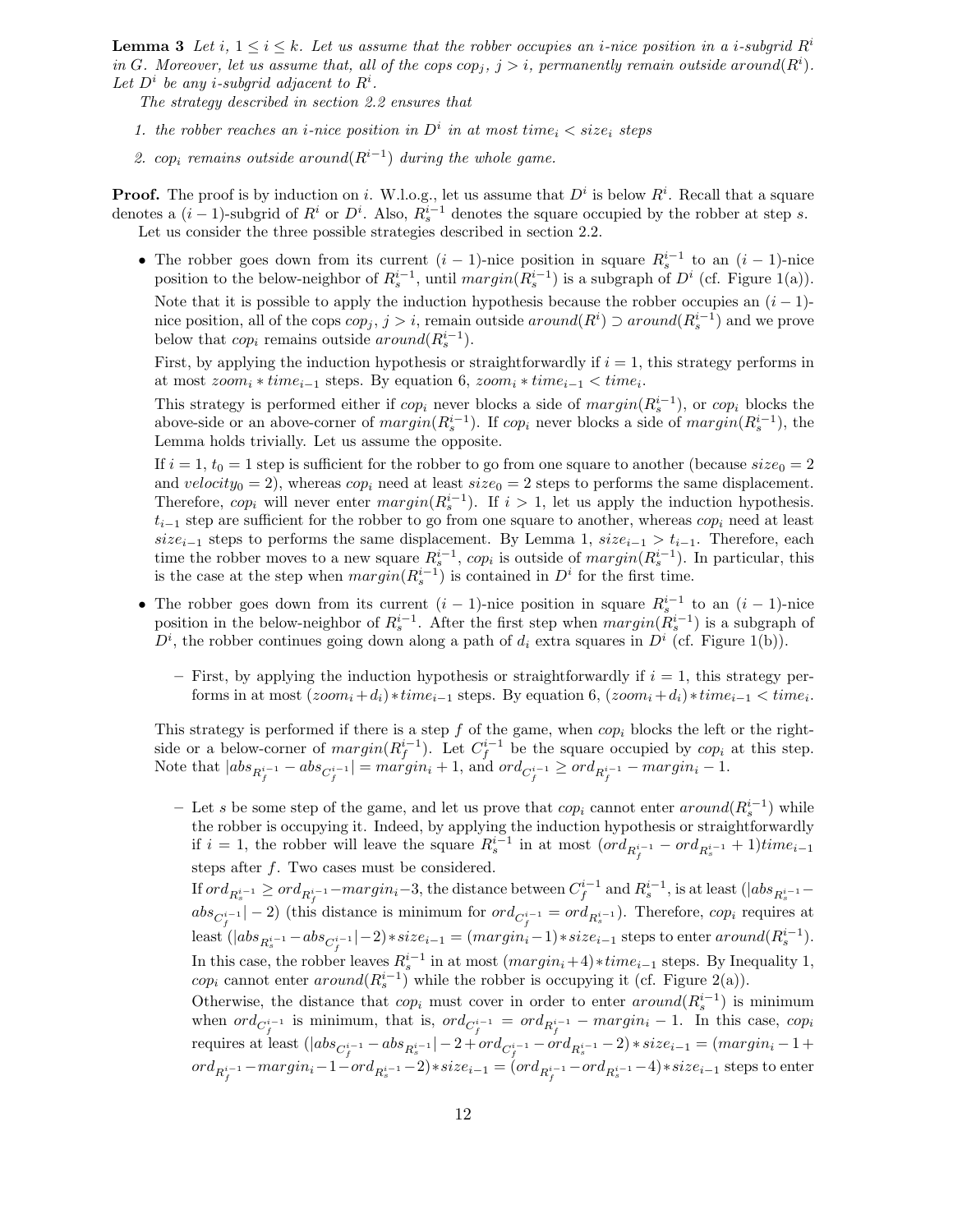around( $R_s^{i-1}$ ). By Inequality 1 and Lemma 1 (size<sub>i-1</sub> > t<sub>i-1</sub>), we get (ord<sub> $R_s^{i-1}$ </sub> - ord<sub> $R_s^{i-1}$ </sub> - $\begin{split} \mathcal{A}) * size_{i-1} = (ord_{R^{i-1}_f} - ord_{R^{i-1}_s} - margin - 3) * size_{i-1} + (margin - 1) * size_{i-1} > (ord_{R^{i-1}_f} - 1) \end{split}$  ${\it ord}_{R^{i-1}_{s}}-{\it margin-3}) * time_{i-1} + ({\it margin}_i+4) * time_{i-1} = ({\it ord}_{R^{i-1}_{f}}-{\it ord}_{R^{i-1}_{s}}+1) * time_{i-1}.$ Again,  $cop_i$  cannot enter  $around(R_s^{i-1})$  while the robber is occupying it.

This concludes the proof of the fact that  $cop_i$  remains outside  $around(R^{i-1})$  during the whole game.

- It remains to prove that the robber reaches an *i*-nice position in  $D^i$ . That is, we prove that cop<sub>i</sub> is above  $margin(R_h^{i-1})$  at the last step h of the game, and  $margin(R_h^{i-1})$  is a subgraph of  $D^i$ . Let top (resp., right) be the greatest ordinate (resp., abscissa) of the squares in  $D^i$ . Note that,  $\operatorname{ord}_{R_h^{i-1}} = \operatorname{top} - \operatorname{margin}_i - d_i$  and  $\operatorname{abs}_{R_h^{i-1}} = \operatorname{abs}_{R_f^{i-1}}$ .

By Lemma 2,  $d_i < zoom_i/2$ . Thus,  $top - margin_i > ord_{R_h^{i-1}} > top - zoom_i + margin_i$ . Moreover,  $margin(R_f^{i-1})$  is a subgraph of  $R^i$ , thus  $right - zoom_i + margin_i < abs_{R_h^{i-1}} <$  $right - margin_i$ . Therefore,  $margin(R_h^{i-1})$  is a subgraph of  $D^i$ .

The distance that  $cop_i$  must cover in order to enter  $margin(R_s^{i-1})$  is minimum when  $ord_{C_f^{i-1}}$ is minimum, that is,  $ord_{C_f^{i-1}} = ord_{R_f^{i-1}} - margin_i - 1$ . In this case,  $cop_i$  requires at least  $(|abs_{C_f^{i-1}} - abs_{R_h^{i-1}}| - 2 + ord_{C_f^{i-1}} - ord_{R_h^{i-1}} - 2) * size_{i-1} = (margin_i - 1 + ord_{R_f^{i-1}} - margin_i 1 - ord_{R_h^{i-1}} - 2) * size_{i-1} = (ord_{R_f^{i-1}} - ord_{R_h^{i-1}} - 4) * size_{i-1}$  steps to enter  $around(R_s^{i-1})$ . By Inequality 2 and Lemma 1 ( $size_{i-1} > t_{i-1}$ ), we get  $(ord_{R_f^{i-1}} - ord_{R_s^{i-1}} - 4) * size_{i-1} =$  $(ord_{R_f^{i-1}} - ord_{R_s^{i-1}} - d_i + 2 * margin_i + 2) * size_{i-1} + (d_i - 2 * margin_i - 2) * size_{i-1} >$  $(ord_{R^{i-1}_f} - ord_{R^{i-1}_s} - d_i + 2 * margin_i + 2) * time_{i-1} + d_i * time_{i-1} = (ord_{R^{i-1}_f} - ord_{R^{i-1}_s} + 2 *$  $margin_i + 2) * time_{i-1}$ . Moreover, by applying the induction hypothesis or straightforwardly if  $i = 1$ , at most  $(ord_{R_f^{i-1}} - ord_{R_h^{i-1}})$ time<sub>i-1</sub> steps are sufficient for the robber to reach an  $(i-1)$ -nice position in the square  $R_h^{i-1}$ . Therefore,  $cop_i$  cannot enter  $margin(R_h^{i-1})$  while the robber is occupying it.

This concludes the proof of the fact that the robber reaches an *i*-nice position in  $D^i$ .

• The robber goes down from its current  $(i-1)$ -nice position in square  $R_s^{i-1}$  to an  $(i-1)$ -nice position to the below-neighbor of  $R_s^{i-1}$ . At some step f, cop<sub>i</sub> is blocking the side below  $margin(R_f^{i-1})$ . The robber chooses the right side, if  $R_f^{i-1}$  is closest to this side of  $R^i$ , and the left side otherwise. W.l.o.g, let the robber choose the right side. Then, the robber first goes to the right, along a path of  $d_i$  squares. Let  $R_r^{i-1}$  be the last of these squares, at which the robber arrives at step r. Starting from step r, the robber goes down, and after the first step when  $margin(R_s^{i-1})$  is a subgraph of  $D^i$ , the robber continues going down along a path of  $d_i$  extra squares in  $D^i$  (cf. Figure 1(c)).

First, by applying the induction hypothesis or straightforwardly if  $i = 1$ , this strategy performs in at at most  $(zoom_i + detour_i) * time_{i-1}$  steps. By equation 6,  $(zoom_i + detour_i) * time_{i-1} = time_i$ . Let right be the greatest abscissa of the squares in  $D^i$ , and let h be the last step of the game. Note that, by Lemma 2,  $abs_{R_r^{i-1}} < right - margin$ . Therefore, by the same analysis as in the last item of the previous case,  $margin(R_h^{i-1})$  is a subgraph of  $D^i$ .

Then, we prove that  $cop_i$  remains outside  $around(R_s^{i-1})$  for any square  $R_s^{i-1}$  on the path between  $R_f^{i-1}$  and  $R_r^{i-1}$ . For this purpose, it is sufficient to observe that the configuration is similar to the previous strategy, by reflecting the grid along the  $R_s^{i-1}$ - $C_s^{i-1}$  axis. Moreover, this observation proves that when the robber arrives in  $R_r^{i-1}$ , cop<sub>i</sub> neither can stand inside margin( $R_r^{i-1}$ ), nor block the bottom side of  $margin(R_r^{i-1})$ .

Let us show that  $cop_i$  cannot block the bottom side of  $margin(R_s^{i-1})$  for any remaining step s of the game. Indeed, the distance that  $cop_i$  must cover in order to block the bottom side of  $margin(R_s^{i-1})$ is minimum when  $ord_{C_f^{i-1}} = ord_{R_f^{i-1}} - margin_i - 1$  and  $abs_{C_f^{i-1}} = abs_{R_f^{i-1}} + margin_i$ . In this case,  $cop_i$  requires at least  $S = (abs_{R_s^{i-1}} - abs_{C_f^{i-1}} - margin_i - 1 + ord_{C_f^{i-1}} - ord_{R_s^{i-1}} + margin_i) * size_{i-1}$ steps to block the bottom side of  $margin(R_s^{i-1})$ . By Inequality 2 and Lemma 1,  $S = (abs_{R_s^{i-1}}$  $abs_{R_f^{i-1}} - 2*margin_i - 2 + ord_{R_f^{i-1}} - ord_{R_s^{i-1}}) * size_{i-1} = (d_i - 2*margin_i - 2) * size_{i-1} + (ord_{R_f^{i-1}}^{R_s} - 1) * size_{i-1}) * size_{i-1}$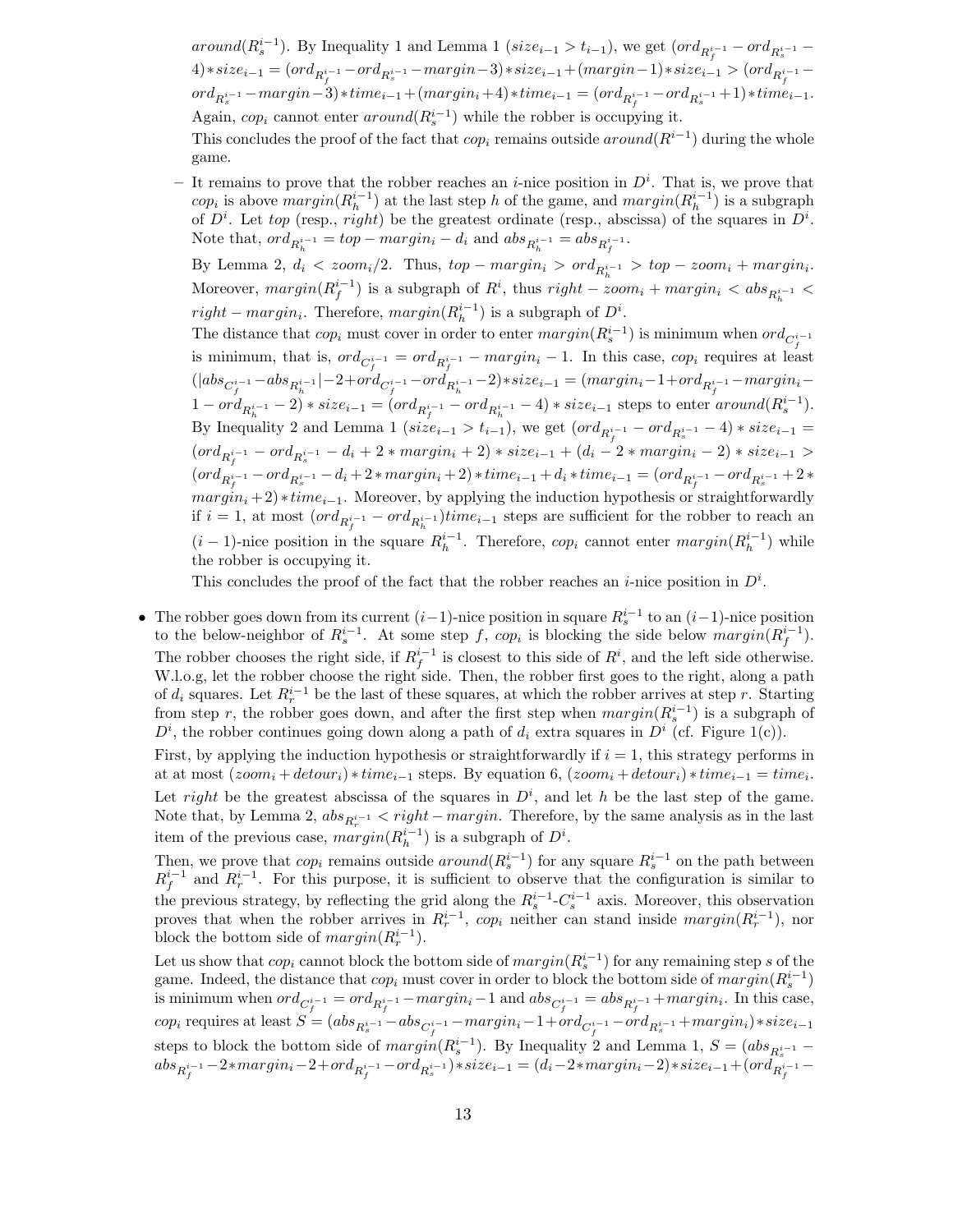${\rm ord}_{R^{i-1}_s}) * size_{i-1} > d_i * time_{i-1} + ({\rm ord}_{R^{i-1}_f} - {\rm ord}_{R^{i-1}_s}) * time_{i-1} > (d_i + {\rm ord}_{R^{i-1}_f} - {\rm ord}_{R^{i-1}_s}) * time_{i-1}$ which is the upper bound on the number of steps after f required to leave  $R_s^{i-1}$  (by applying the induction hypothesis). Hence,  $cop_i$  cannot block the bottom side of  $margin(R_s^{i-1})$  for any square  $R_s^{i-1}$  on the path between  $R_r^{i-1}$  and  $R_h^{i-1}$ .

Therefore, the configuration is the same as in the previous cases and the lemma holds.

This concludes the proof of the lemma and of Theorem 1

## B Fast robber cop-number with respect to graph containment

**Proposition 2** For any  $k \geq 1$ , there is a planar graph H with  $c_{1,2}(H) \leq 2$ , such that a graph G with  $c_{1,2}(G) \geq k$  can be obtained from H by contracting edges (resp., by removing edges, resp., by removing vertices).

**Proof.** Let  $k \geq 1$ . Let G be the grid of size  $n \geq f(k)$  (cf. definitions in Section 2). For the following descriptions, let us fix a planar embedding with vertices being the positive integer points of  $n \times n$  square. Let  $SD_{\ell}(G)$  be the graph obtained by subdividing each edge of G to create a path of length  $\ell$ . Note that, the reasoning used to prove Theorem 1 can be easily extended to show that the cop-number of  $SD_{\ell}(G)$ also is at least k.

Let us call the column (vertical path) of vertices of abscissa equal  $d = \lfloor n/2 \rfloor$  the backbone. Let H be the graph obtained from  $SD<sub>6d</sub>(G)$  by recursively contracting edges incident to a vertex of degree two on a line (horizontal path) or on the backbone. In other words, H results from the graph G by replacing all "vertical" edges, except for these on the backbone, with paths of length 6d. Let us propose a strategy that allows to capture the robber in  $H$  with just two cops. Put these cops, denoted  $c, c'$ , on the intersections of the backbone with the lines of ordinate  $1 \leq o < n$  and  $o' = o + 1$ . The robber chooses its position, and then we start moving towards it.

Suppose that the robber occupies a position of ordinate  $o_r$  between  $o'$  and  $o' - 1/2$ . Start moving  $c'$ towards the robber, along the line o'. At some point, the robber needs to take a long path towards the line above or the line below - otherwise  $c'$  captures it at the border of the grid. Suppose that the robber takes the column of abscissa  $a$ , between lines  $o'$  and  $o$ . Then  $c'$  continues moving to the intersection of line  $o'$  with P. When  $c'$  reaches this intersection, the robber has covered a distance of at most 4d downwards  $P$ . Indeed, it takes at most  $d$  steps for  $c'$  to reach the intersection, and the initial position of the robber had ordinate at least  $o' - 1/2$ . Now c moves to the other end of P, along the line o - this distance is at most d, so he arrives before the robber can reach this point. The robber is blocked on an induced path with both ends guarded by cops, thus the cops can approach and eventually capture it. So, suppose the robber takes the column of abscissa a on the way towards the line  $o' + 1$ . Like in the previous case,  $c'$  blocks the intersection of the line  $o'$  with the column  $a$  in at most  $d$  steps. Then, c first crosses two edges up along the backbone and then approaches the intersection of P with the line  $o' + 1$ , along this line. It takes at most  $d + 2$  steps. By a similar reasoning to that of the previous case, they manage to block the ends of P and eventually capture the robber. If the robber is not at a vertex of ordinate between  $o$  and  $o'$ , let the cops approach it along the backbone, occupying two consecutive vertices at each step. This way we recreate the configuration described above, at the top (or bottom) line of the grid, at the latest. Thus, two cops are sufficient to capture the robber in  $H$ .

Therefore, with contraction of some edges of  $SD_{6d}(G)$ , the cop-number drops from at least k down to 2. On the other hand, by contracting all edges incident to a vertex of degree two in  $H$  we obtain  $G$ , so the cop-number drastically goes up again.

Now let the column of vertices of abscissa equal d be the backbone of G, and let us consider  $SD_{12d}(G)$ . For every edge of a line or of the backbone of G add a path of length two between the corresponding vertices in  $SD_{12d}(G)$ , and denote the resulting graph by H. Notice that a strategy analogous to the one described above also allows to capture the robber with just two cops in H, i.e.,  $c_{1,2}(H) \leq 2$ . By removing (in  $H$ ) these auxiliary vertices or one edge incident to each of them, we obtain a graph  $G$  in which it is as difficult to capture the robber as in  $SD_{12d}(G)$ , i.e.,  $c_{1,2}(G) \geq k$ . On the other hand, by removing some vertices or removing some edges from  $SD<sub>12d</sub>(G)$  we can create a tree, thus a graph of cop-number two.